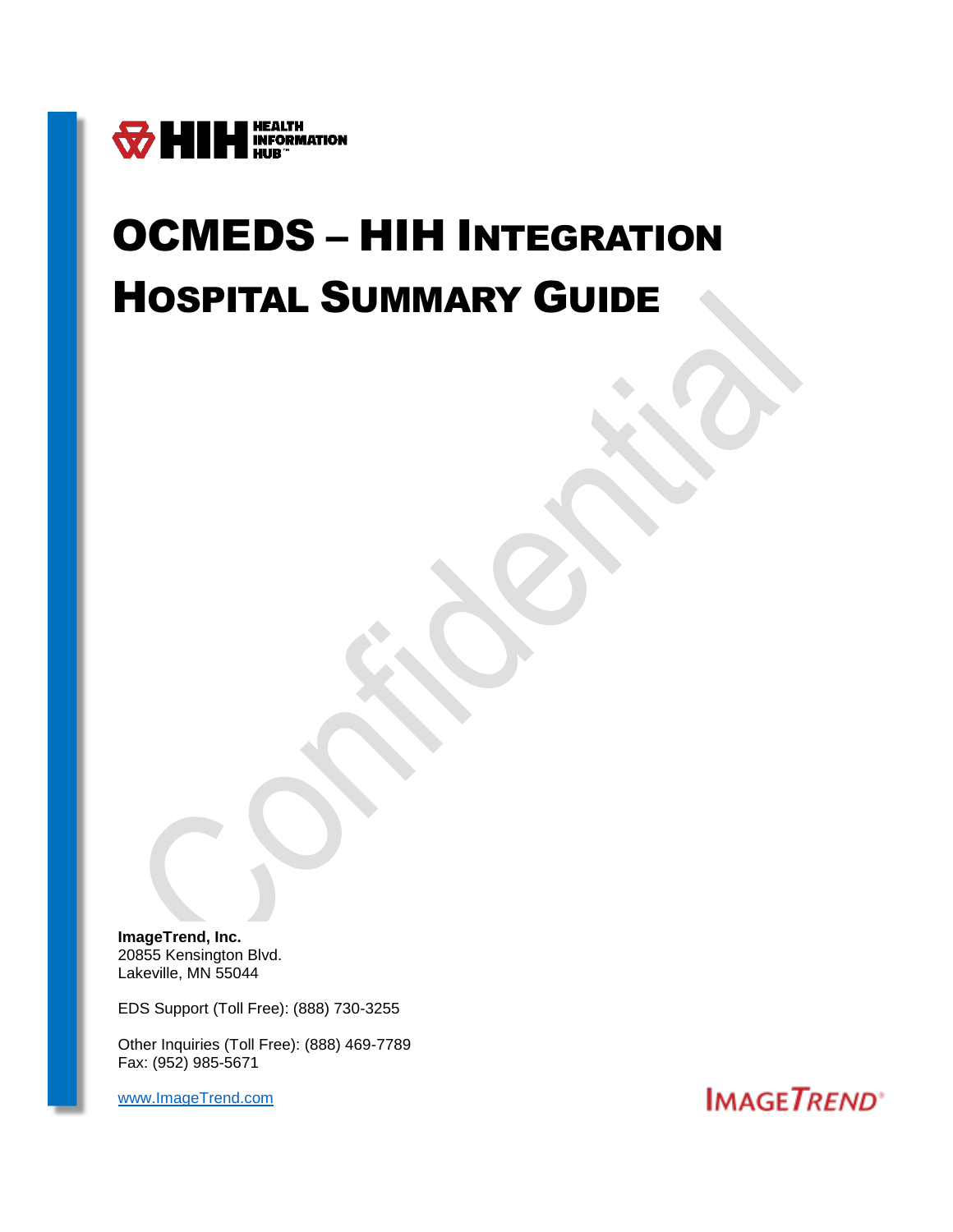# <span id="page-1-0"></span>Copyright

### **ImageTrend**

Copyright © 2022 ImageTrend, Inc. All rights reserved.

### **ImageTrend**

Viewer contains copyrighted materials licensed from various copyright owners.

### **ImageTrend**

Viewer contains copyrighted materials, which are licensed to you, the end user, for your personal use subject to the terms of the enclosed end user license agreement. You must treat this software and its contents like any other copyrighted material, such as a Portfolio or musical recording. Any other use, duplication, or distribution of this product or its contents may violate applicable U.S. or international copyright laws, and may subject you to prosecution under penalty of law.

**Health Information Hub** logo is a trademark of ImageTrend, Inc.

**NOTICE** Unless otherwise provided by written agreement with ImageTrend, Inc., this publication, and the software sold with this publication, are provided "as is" without warranty of any kind either expressed or implied, including but not limited to the implied warranties of merchantability and fitness for a particular purpose. The entire risk arising out of the user or performance of this publication and software remains with you. In no event will ImageTrend, Inc., or any of its suppliers, be liable for any lost profits, lost savings, direct, incidental or indirect damages or other economic or consequential damages, even if ImageTrend, Inc. or its suppliers have been advised of the possibility of such damages. ImageTrend, Inc. reserves the right to modify this document at any time without obligation to notify anyone.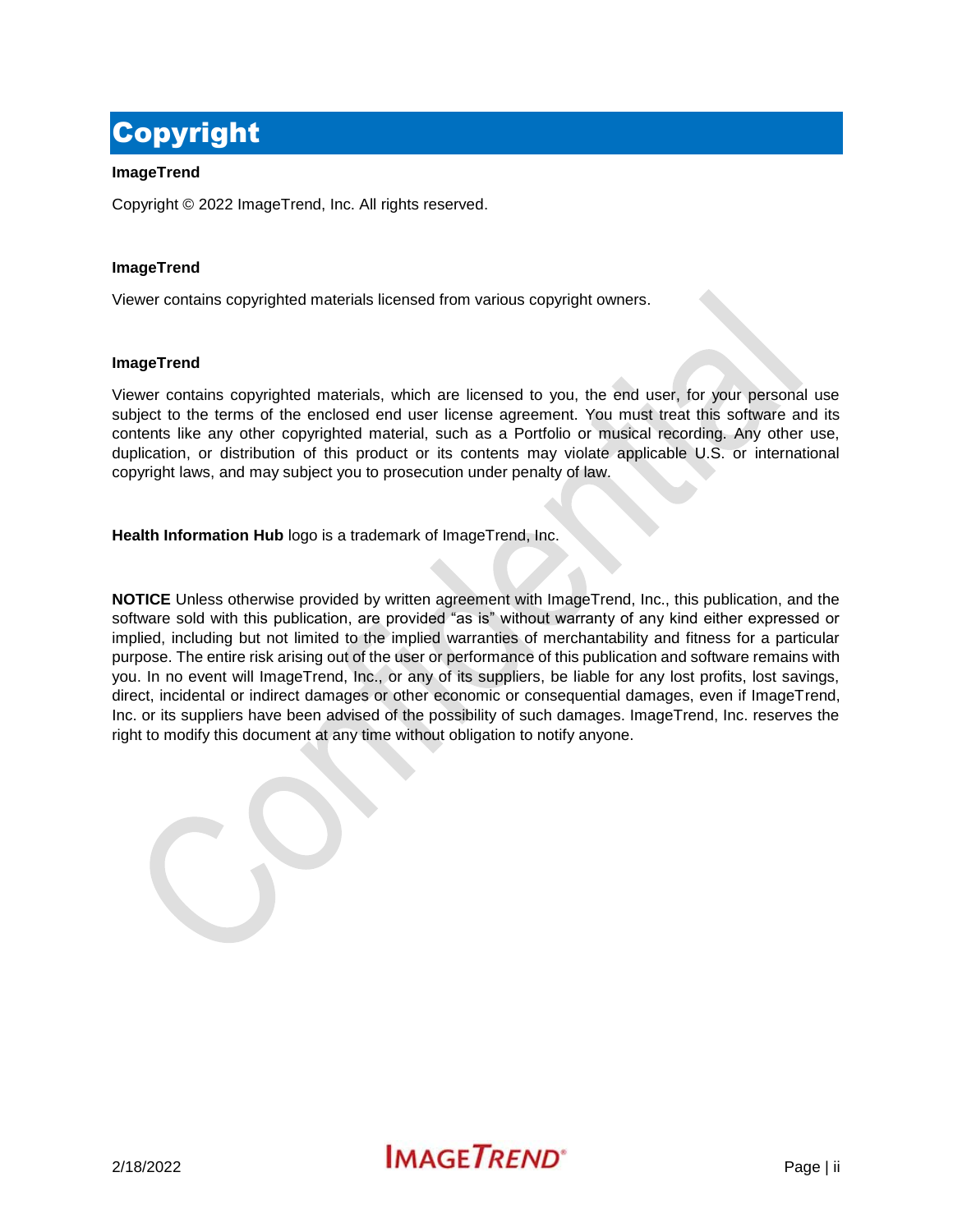# **Table of Contents**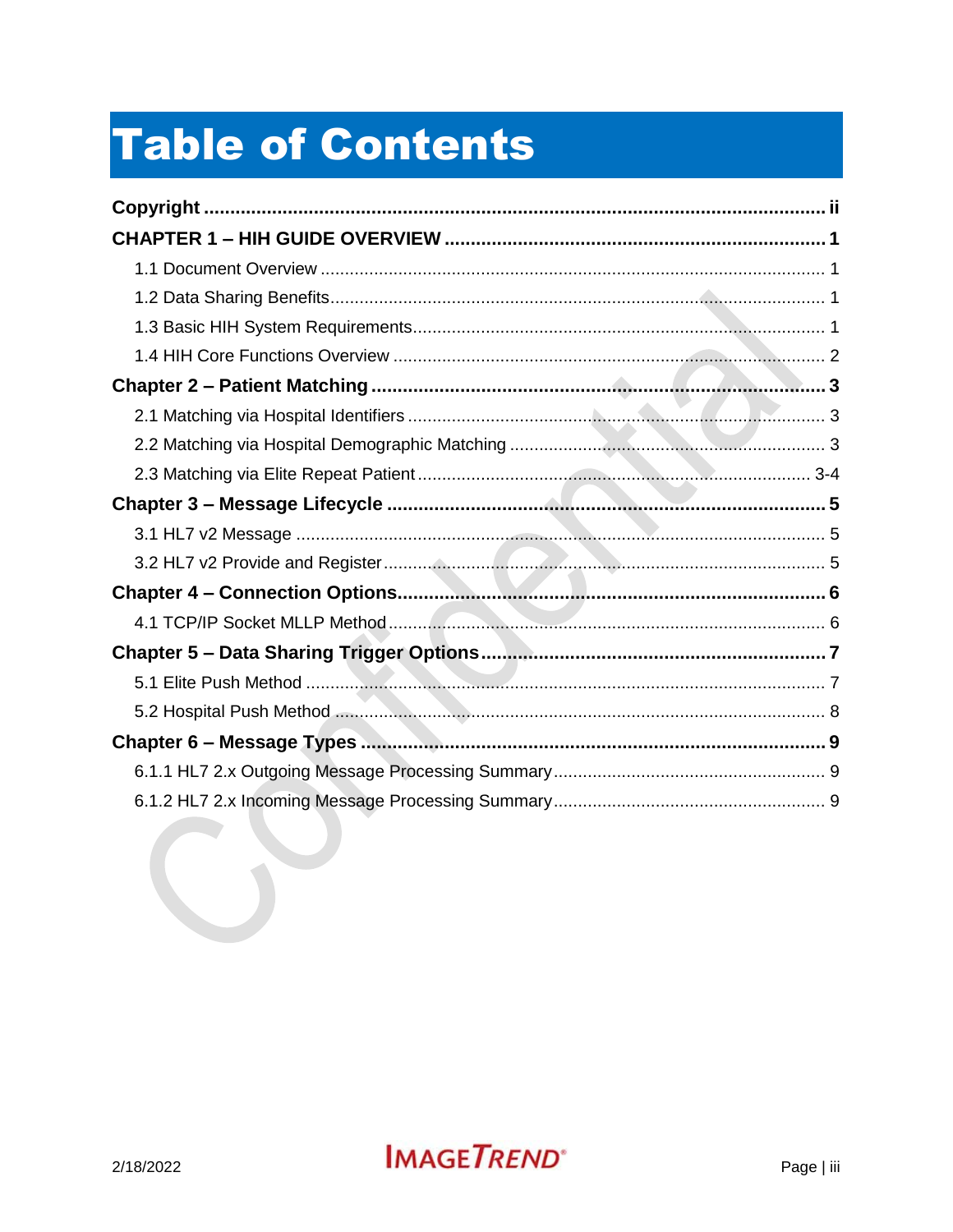# <span id="page-3-0"></span>CHAPTER 1 – HIH GUIDE OVERVIEW

# <span id="page-3-1"></span>1.1 DOCUMENT OVERVIEW

This guide is intended to assist in selecting the appropriate options and implementing the Health Information Hub (HIH) system to connect and share data between ImageTrend EMS and hospital systems.

## <span id="page-3-2"></span>1.2 DATA SHARING BENEFITS

The benefits for data interoperability between Emergency Medical Services and hospital systems have started to emerge more and more in recent years. Automated data exchanges through standardized file formats have helped pave the way for these initiatives. Meaningful use, community paramedicine, and population health, are geared towards promoting interoperability to improve patient care. Being able to deliver patient information to medical personnel to the following audiences provides distinct benefits to each.

#### **HOSPITALS**

- Automate integration directly into hospital EMR and reduce scanning.
- Help identify pre-hospital patients to reduce ED re-admissions through community paramedicine initiatives.
- Decrease the time and effort required to enter data into your Patient Registry system.

#### **EMS**

- Confirm patient outcomes to close loop back to medics.
- Identify protocol enhancements to improve patient care for medical directors.
- Increased billing insurance accuracy to reduce billing delays.

# <span id="page-3-3"></span>1.3 BASIC HIH SYSTEM REQUIREMENTS

The system requirements for HIH integrations depend on the on the connection method and the data file standards agreed upon by each organization. ImageTrend's core HIH product consists of a master web service that send, receives, and transforms data. An additional message broker may be used for HL7 v.2 integrations. Each of these modules runs on Microsoft's server platform.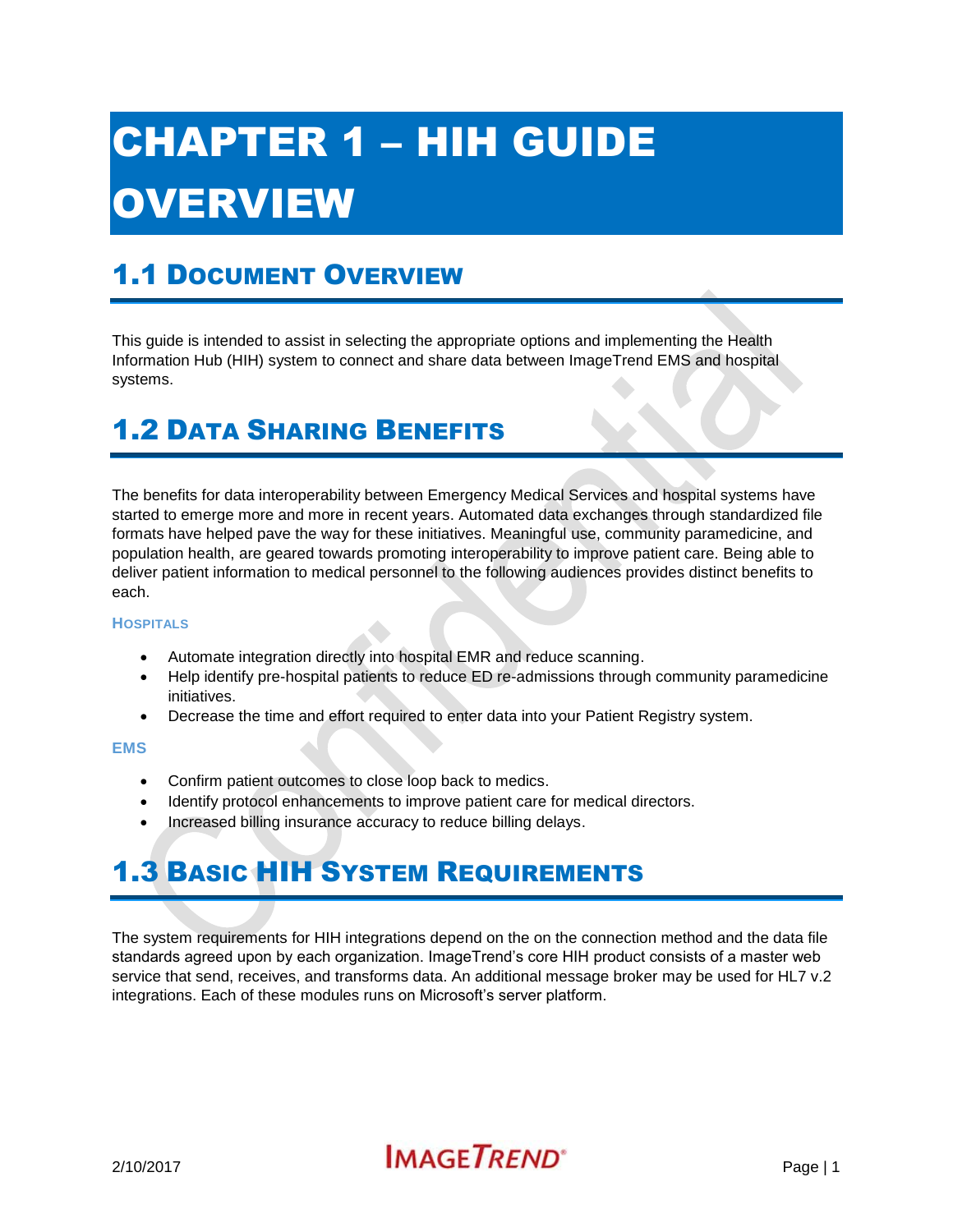# <span id="page-4-0"></span>1.4 HIH CORE FUNCTIONS OVERVIEW

When setting up an HIH system, the client must select three major options for their implementation:

- **Connection Method** determines the technical channel that is used to transfer data between the two systems. (This is the connection method between EMS agencies and hospital EMR).
- **Data File Standard** determines the technical data sharing file format that will be used to share and consume data between the two connected systems.
- **The Data Sharing Trigger** determines the workflow that controls when the data is shared between the systems.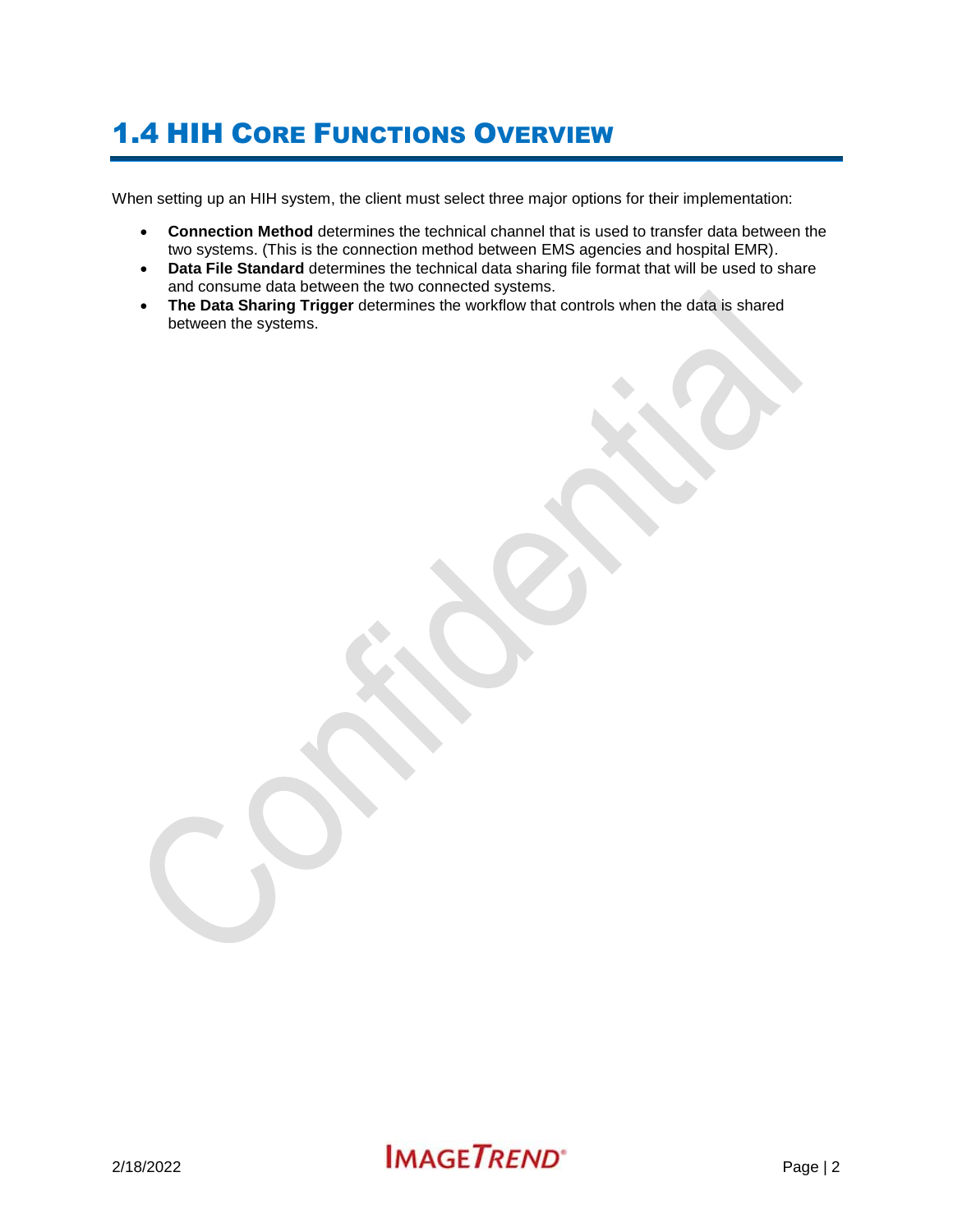# <span id="page-5-0"></span>Chapter 2 – Patient Matching

## <span id="page-5-1"></span>2.1 MATCHING VIA HOSPITAL IDENTIFIERS

Most patient matching can be done by utilizing the end system's Medical Record Number and Encounter Numbers. This is accomplished by entering the data in the external identifier fields in eOutcomes.

### **Workflow**

- 1. EMS picks patient up at scene and drives back to hospital.
- 2. EMS fills out documentation en route.
- 3. EMS arrives at the hospital and drops off the patient.
- 4. After the patient is admitted, hospital staff gives EMS the patient's MRN and Encounter "stickers."
- 5. These sticker numbers are then added to the external identifiers portion of the run form.
	- a. These can be scanned with a scanner or entered manually.
		- b. The fields that must be filled out are:
			- Medical Record Number (it4303.001)
			- Encounter Number (it4303.002)
- 6. After EMS is finished with their documentation, it is posted to Elite Web.
- 7. HIH will then translate and send over the documentation to the hospital.
- 8. See **EMS HIH Setup Guide** for more details.

## <span id="page-5-2"></span>2.2 MATCHING VIA HOSPITAL DEMOGRAPHIC

## MATCHING

Hospital demographic matching allows the least disruption from an EMS perspective. No workflow needs to change, since the hospital would use names, addresses and other identifiers to perform a weighted average to match with existing patients.

#### **Workflow**

- 1. EMS picks patient up at scene and drives back to hospital.
- 2. EMS fills out documentation en route.
- 3. EMS arrives at the hospital and drops off the patient.
- 4. After EMS is finished with their documentation, it is posted to Elite Web.
- 5. HIH will then translate and send over the documentation to the hospital.

## <span id="page-5-3"></span>2.3 MATCHING VIA ELITE REPEAT PATIENT

The Elite Repeat Patient option allows minimal disruption from an EMS perspective. This uses the internal patient identifier of the Elite repeat patient workflow. This uses ePatient.01 as the unique identifier.

#### **Workflow**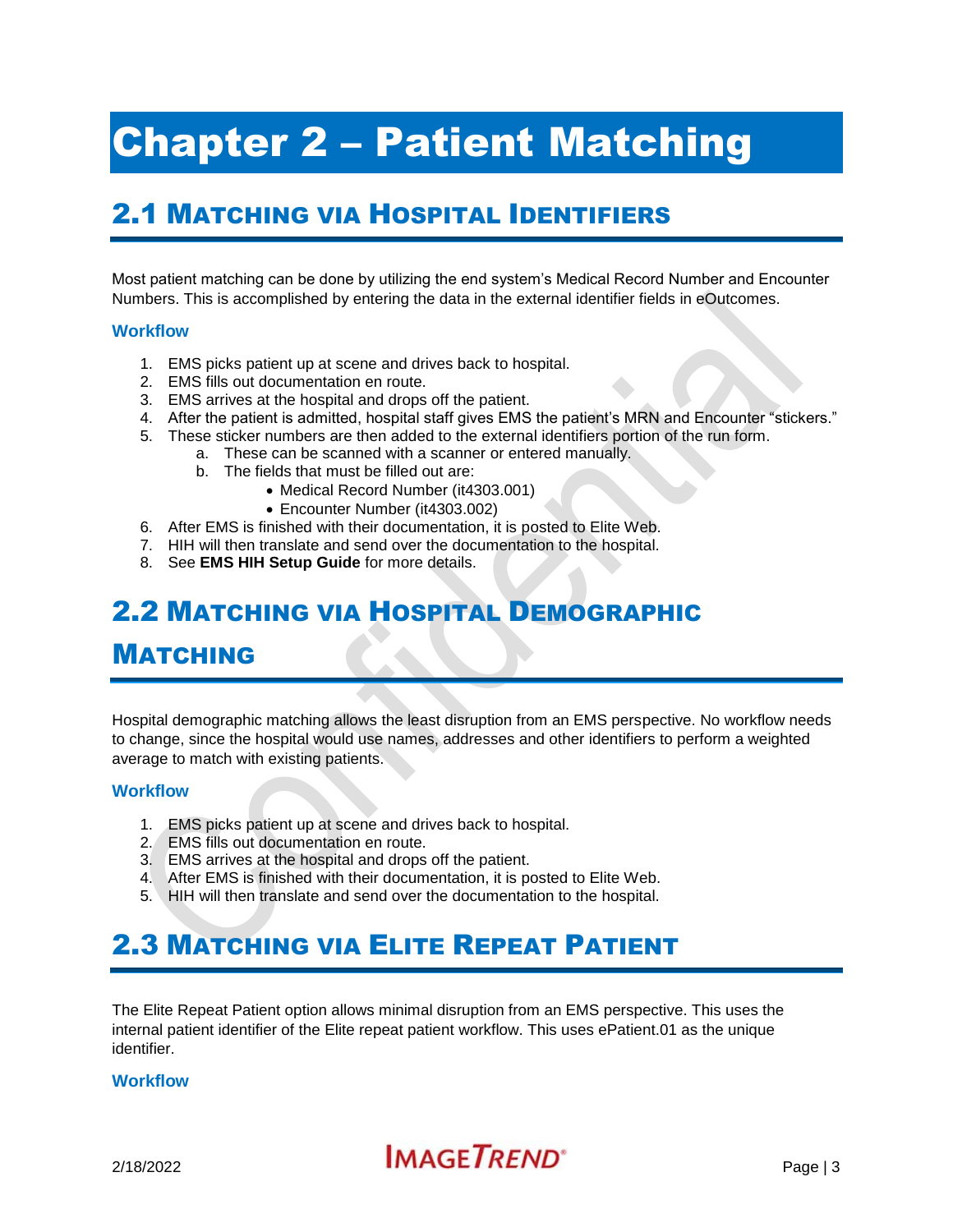- 1. EMS picks patient up at scene
- 2. EMS performs repeat patient lookup and finds previous patient information
- 3. EMS fills out documentation enroute
- 4. EMS arrives at the hospital and drops off the patient
- 5. After EMS is completed with their documentation, it is posted to Elite Web
- 6. HIH will then translate and send over the documentation to the hospital

 $2/18/2022$  **IMAGETREND**<sup>\*</sup> Page | 4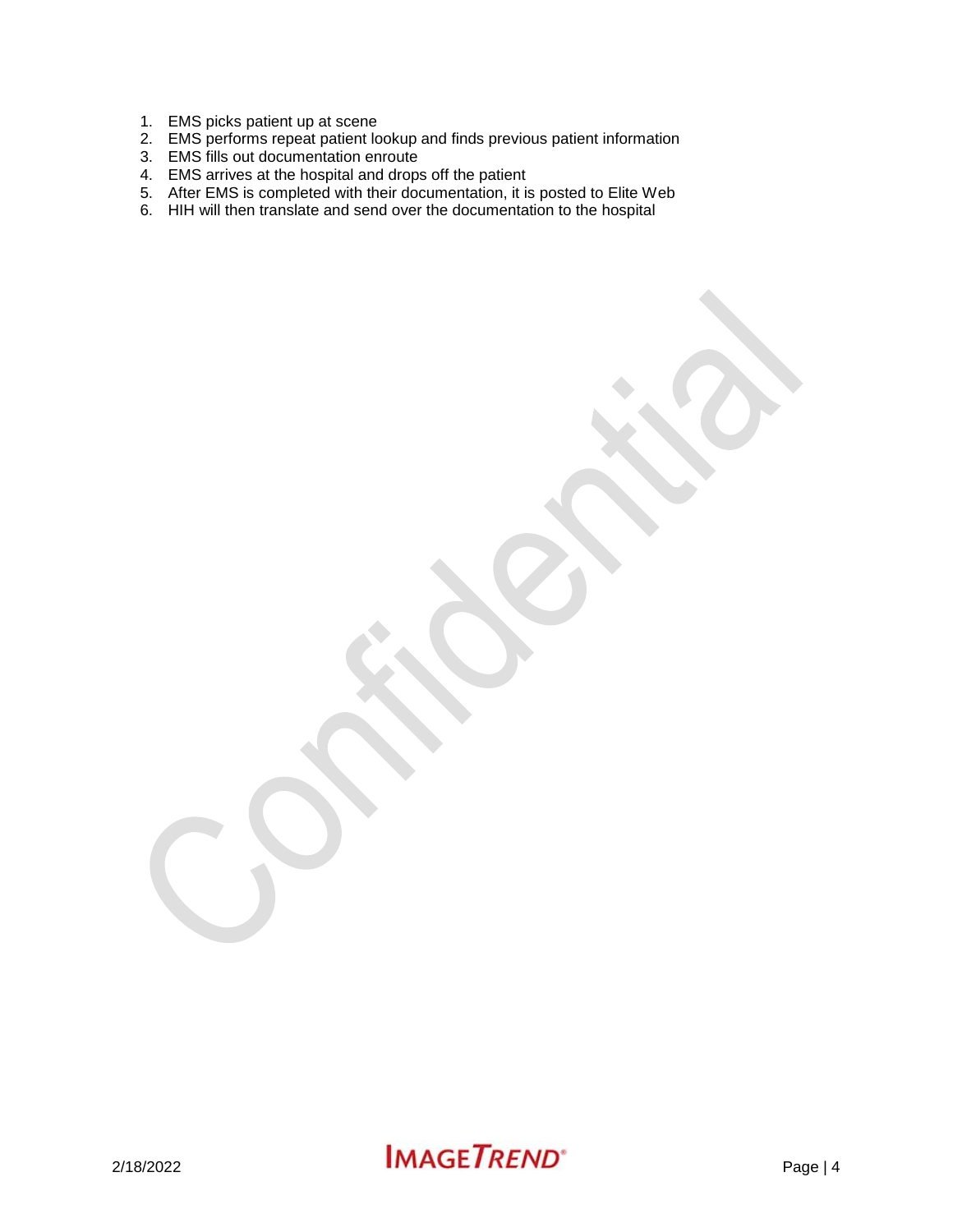# <span id="page-7-0"></span>Chapter 3 – Message Lifecycle

# <span id="page-7-1"></span>3.1 HL7 V2 MESSAGE

**Definition:** This is the simplest form of sending a message. It only requires sending the needed message into the destination system and no other messages need to be sent.

## **Facts**

1. This method is often the fastest implementation for getting data from the ImageTrend system to the hospital.

## <span id="page-7-2"></span>3.2 HL7 V2 PROVIDE AND REGISTER

**Definition:** To be able to provide HL7 v2 provide and register, HIH can send multiple messages for a single incident. This would allow the endpoint hospital to receive an admit (ADT A01) message to register the patient. Then an encapsulated PDF (MDM T02) would be sent completing the message transmission cycle.

If the receiving system can accept multiple messages, the MDM message can be sent multiple times on every update.

### **Facts**

 This allows a hospital system to receive an Admit and the needed information via a secondary message.

### **Recommendations**

This usually requires the use of an ADT message followed by an MDM or ORU messages.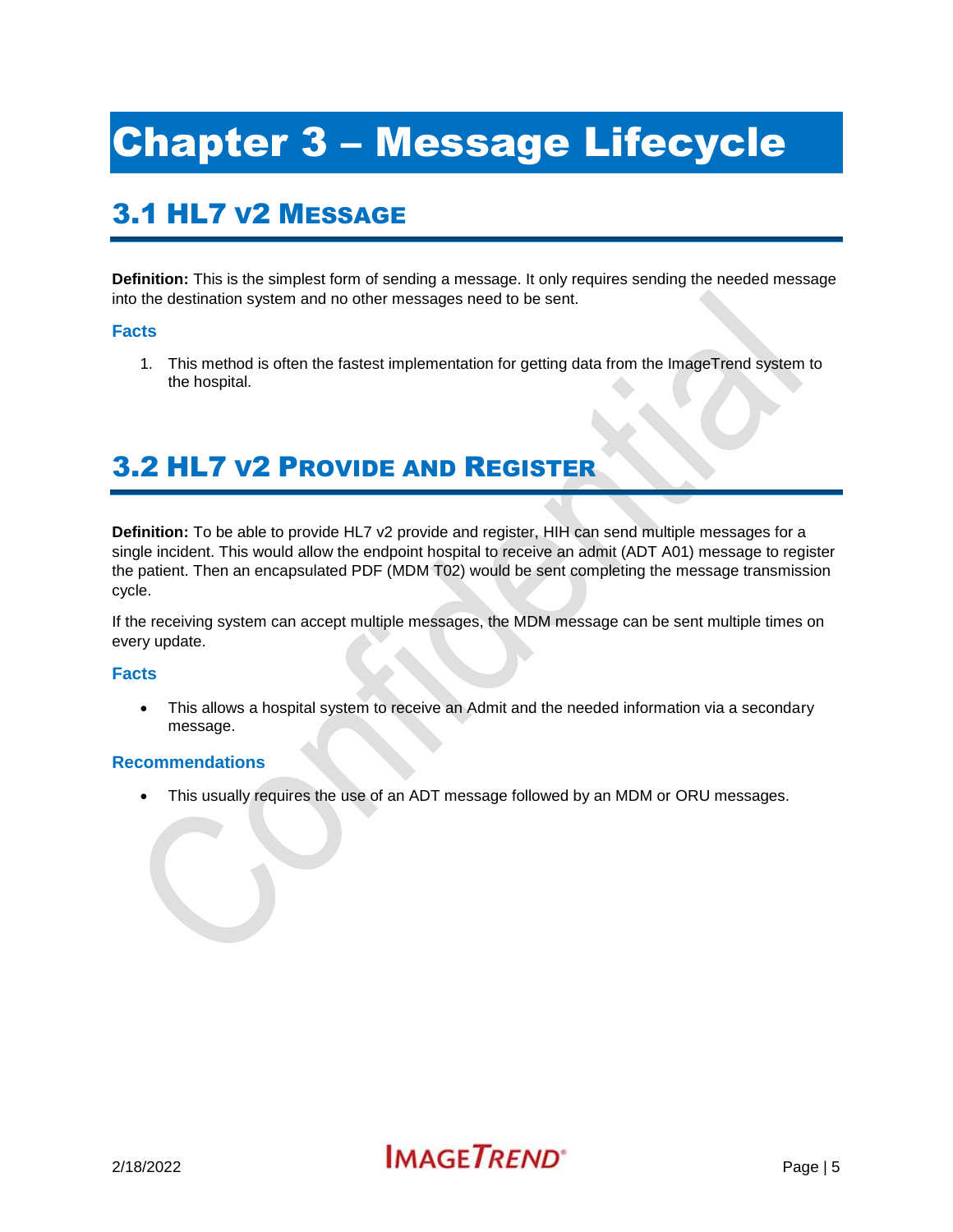# <span id="page-8-0"></span>Chapter 4 – Connection Options

# <span id="page-8-1"></span>4.1 TCP/IP SOCKET MLLP METHOD

## Elite Export

**Definition:** This method includes a custom-designed broker web service that adds the hospital-specific codes to the HL7 file, can calculate and add additional data such as the patient encounter number or a medical record number, and sends the data to the hospital's system.



## **Facts**

- This method generally requires a VPN server connection since the broker needs to be inside the hospital network.
- The broker is a custom-designed web service or that will update the data being sent to match the codes used by the hospital and to attach additional details if needed (such as medical record number).
- This option allows you to attach an encounter number to each record as the broker can calculate the number of times this patient has visited the hospital.
- This option is generally used with the Automated Export data sharing trigger.

## **How It Works**

- 1. Data is exported from the ImageTrend system into the ImageTrend HIH web service based on the data sharing trigger for this system.
- 2. The HIH web service converts the exported data to HL7 format and exports it to the broker, which is inside the hospital's network.
- 3. The Broker web service updates the file based on the mappings set up during implementation to add hospital-specific codes and calculates encounter number if set up to do so.
- 4. The Broker web service sends the data to the hospital system.

## **Message Options**

- 1. EMS to Hospital / HIE
	- a. HL7 ADT A04 2.6
	- b. HL7 ADT A01 2.6
	- c. HL7 ADT A01 2.6 with patient consent segment
	- d. HL7 MDM T02 2.6 with embedded PDF
	- e. HL7 MDM T02 2.6 with ePCR summary
	- f. HL7 ORU R01 2.6 with embedded PDF
- 2. Hospital / HIE to EMS
	- a. HL7 ADT A03 2.6
	- b. HLT ADT A06 2.6
	- c. HL7 ADT A08 2.6

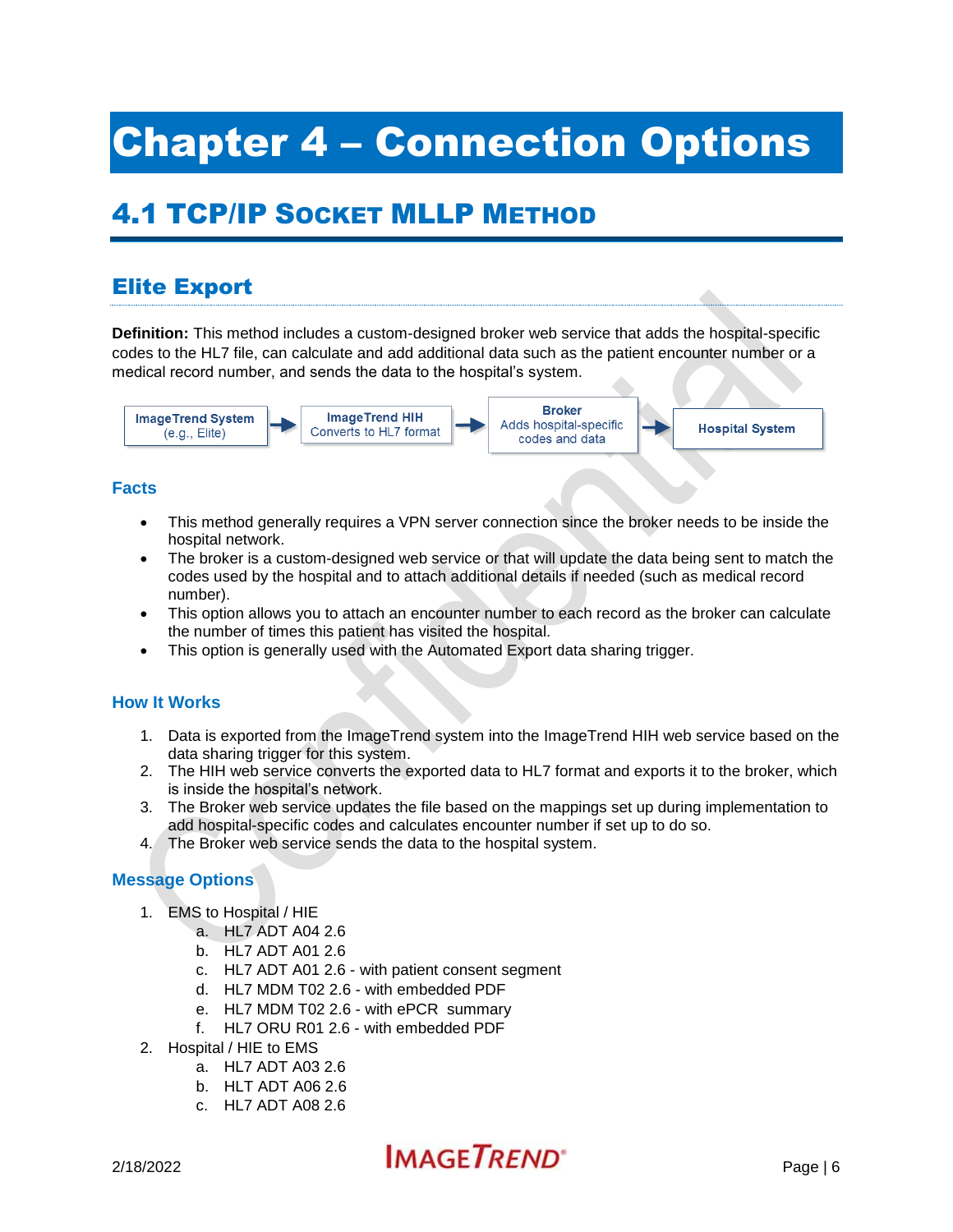# <span id="page-9-0"></span>Chapter 5 – Data Sharing Trigger **Options**

# <span id="page-9-1"></span>5.1 ELITE PUSH METHOD

**Definition:** This method will automatically push data from the ImageTrend system to the HIH system based on export criteria. This is the generally accepted way of moving data from an EMS system into a destination system.



## **Facts**

- This method is often the fastest method for getting data from the ImageTrend system to the hospital.
- This method relies on the automated processes identifying the correct patients in both systems and linking them.

## **How It Works**

- 1. Triggers can be set up to look at specific data fields in order to determine when to send data. These include, but are not limited to:
	- a. Report Status Change
	- b. Created or Updated Date/Time
	- c. Validation Score
	- d. Completed Fields (hospital MRN or visit #)
- 2. The default setup includes:
	- a. Patient First Name is not blank
	- b. Patient Last Name is not blank
	- c. Date of Birth is not blank
	- d. Gender is not blank
	- e. Destination Name matches the hospital network
	- f. Agency Name matches the EMS agency
	- g. Unit Notified Dispatch Date is greater than the go live date

# $2/18/2022$  Page | 7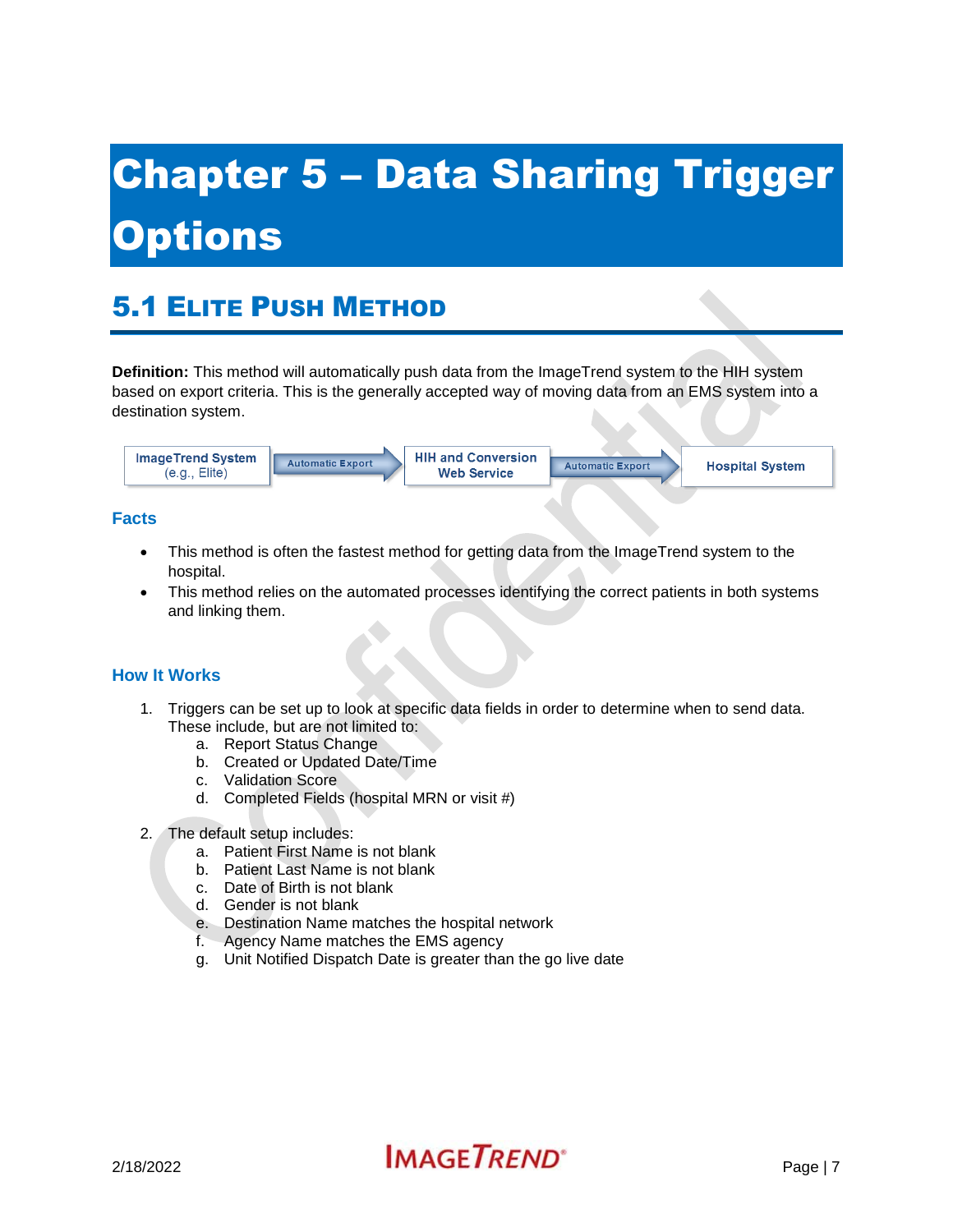## <span id="page-10-0"></span>5.2 HOSPITAL PUSH METHOD

**Definition:** This method sends patient records that meet specific criteria from the hospital system to an ImageTrend system. This is the generally accepted way of moving outcome data from a hospital system into an Elite system.



### **Facts**

- This method allows hospitals to send specific details to ImageTrend systems.
- This allows sending outcomes data points back to EMS agencies using Elite.
- This method requires selecting criteria to determine when records will be automatically exported from the hospital to the ImageTrend system.

## **Updating Logic**

The required fields for a patient outcome update are:

- MRN
- Encounter Number
- Sending Facility

Based on the sending facility entry, HIH will update outcomes by matching the MRN and encounter number with the appropriate ambulance service. The fields will update the originating EMS record using a merge action. Each logical grouping of data updates independently. For example if insurance information already exists but diagnosis data does not, the insurance information will not duplicate, but the diagnosis data would appear.

Merging of fields works as described below:

- **Text:** If data previously existed in the incoming fields, then the fields will be filled out with the new information. This will **overwrite the previous fields** with the COLD feed data.
- **Memo:** New data will be appended to the existing memo fields.
- **Grid:** If a data section is entered and the data is different than any previously entered data section, then a new grid record will be appended to the incident record.